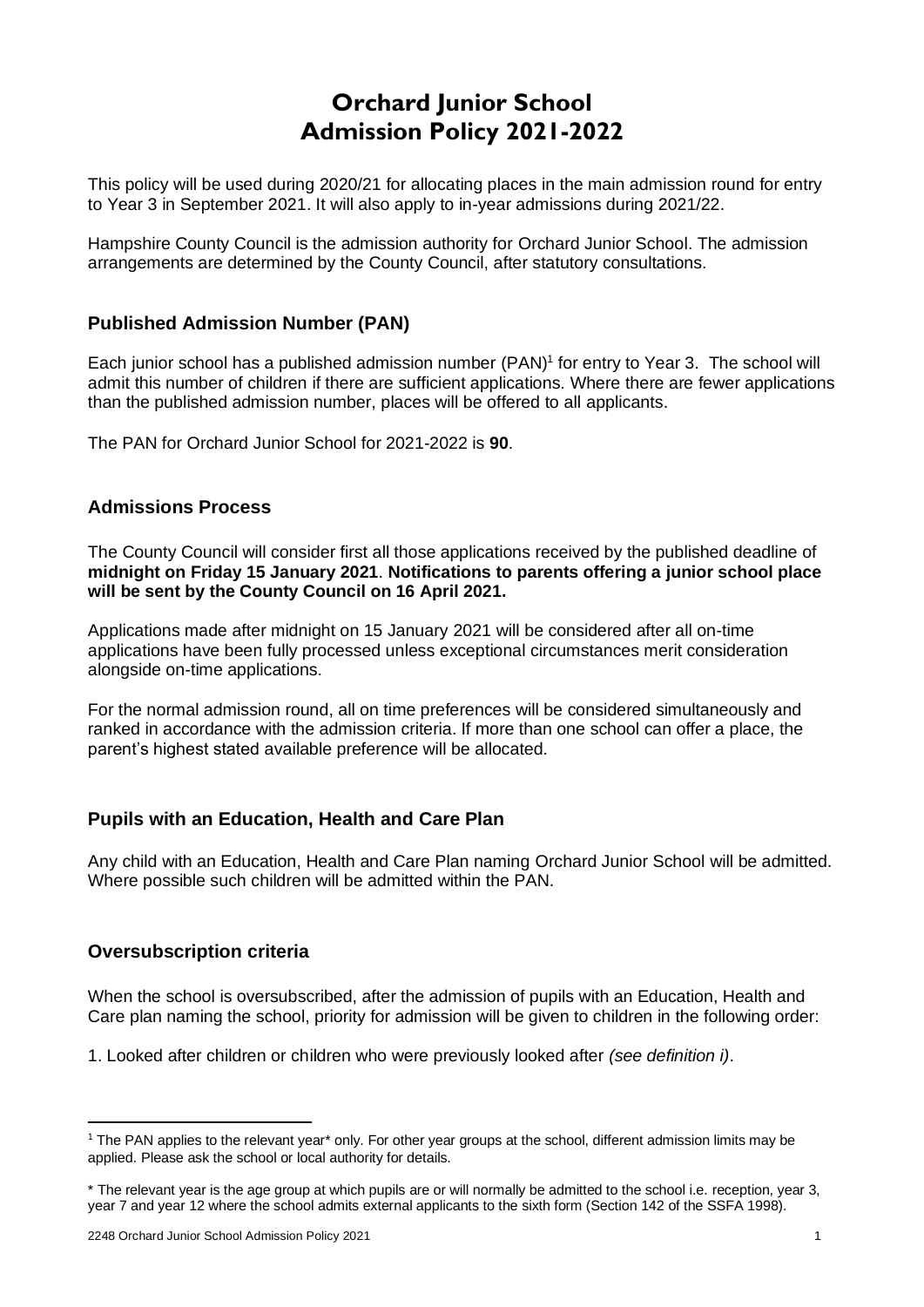2. (For applications in the normal admission round only) Children or families with an exceptional medical and/or social need *(see definition ii)*. Supporting evidence from a professional is required such as a doctor and/or consultant for medical needs or a social worker, health visitor, housing officer, the police or probation officer for social needs. This evidence must confirm the child or family's medical or social need and why that need(s) makes it essential that the child attends Orchard Junior School rather than any other. If evidence is not submitted by the application deadline, the medical and/or social need cannot be considered.

3. Children of staff *(see definition iii)* who have, (1) been employed at Orchard Junior School for two or more years at the time at which the application for admission to the school is made, or (2) have been recruited to fill a vacant post for which there is a demonstrable skill shortage.

4. Children living **in** the catchment area *(see definition iv)* of Orchard Junior School who at the time of application have a sibling *(see definition v)* on the roll of Orchard Junior School or the linked infant school, Orchard Infant School, who will still be on roll at the time of admission. [See criterion 7 for additional children who may be considered under this criterion.]

5. Children living **out** of the catchment who were allocated a place at Orchard Infant School in the normal admission round in a previous year because the child was displaced *(see definition vi)* from the catchment school for their address, and they remain living in the catchment area.

6. Other children living **in** the catchment area of Orchard Junior School.

7. Children living **out** of the catchment area who at the time of application have a sibling *(see*  definition v) on the roll of Orchard Junior School or the linked infant school. Orchard Infant School. who will still be on roll at the time of admission. [Where a sibling was allocated a place at Orchard Junior School or Orchard Infant School in the normal admission round in a previous year because the child was displaced *(see definition vi)* from the catchment school for their address, the application will be considered under criterion 4, above, subject to the siblings still living in the catchment area for the school from which they were displaced. In future normal admissions rounds a younger sibling will be considered to have been displaced where they were allocated a place at Orchard Junior School or Orchard Infant School under this criterion as a consequence of their elder sibling's displacement and are still living in the catchment area for the school from which they were displaced].

8. Children living **out** of the catchment area who at the time of application are on the roll of the linked infant school, Orchard Infant School.

9. Other children.

# *Definitions*

(i) Looked after children are defined as those who are (a) in the care of a local authority, or (b) being provided with accommodation by a local authority in the exercise of their social services functions (see the definition in section 22(1) of the Children Act 1989). Previously looked after children are those who were looked after but immediately after being looked after became subject to an adoption order, child arrangements order, or special guardianship order. An adoption order is an order under section 46 of the Adoption and Children Act 2002 or section 12 of the Adoption Act 1976. Child arrangements orders are defined in section 8 of the Children Act 1989, as amended by section 12 of the Children and Families Act 2014. Child arrangements orders replace residence orders and any residence order in force prior to 22 April 2014 is deemed to be a child arrangements order. Section 14A of the Children Act 1989 defines a 'special guardianship order' as an order appointing one or more individuals to be a child's special guardian (or special guardians).

(ii) Applicants will only be considered under this criterion if on the application form (online or paper) they have ticked the appropriate box explicitly indicating that they wish for their application to be considered under medical / social need. 'Medical need' does not include mild medical conditions, such as asthma or allergies. 'Social need' does not include a parent's wish that a child attends the school because of a child's aptitude or ability or because their friends attend the school or because of routine childminding arrangements. Priority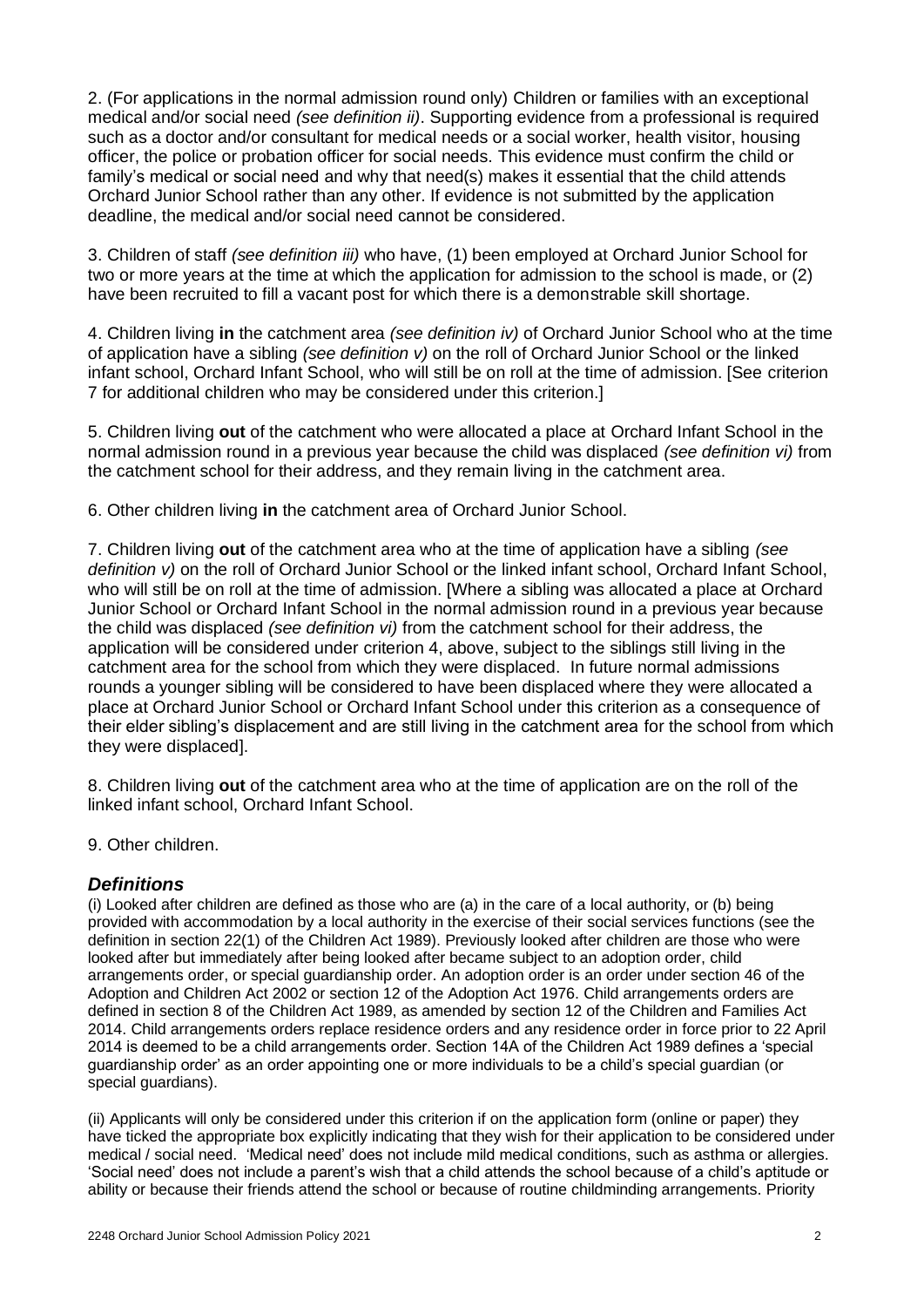will be given to those children whose evidence establishes that they have a demonstrable and significant need to attend a particular school. Equally this priority will apply to children whose evidence establishes that a family member's physical or mental health or social needs mean that they have a demonstrable and significant need to attend a particular school. Evidence must confirm the circumstances of the case and must set out why the child should attend a particular school and why no other school could meet the child's needs. Providing evidence does not guarantee that a child will be given priority at a particular school and in each case a decision will be made based on the merits of the case and whether the evidence demonstrates that a placement should be made at one particular school above any other.

(iii) 'Staff' includes all those on the payroll of the school who (specific to clause (1)) have been an employee continuously for two years at the time of application. 'Children of staff' refers to situations where the staff member is the natural parent, the legal guardian or a resident step parent.

(iv) A map of the school's catchment area can be viewed on the school's details page on the Hampshire County Council website [www.hants.gov.uk/educationandlearning/findaschool.](http://www.hants.gov.uk/educationandlearning/findaschool)

(v) 'Sibling' refers to brother or sister, half brother or half sister, adoptive brother or adoptive sister, foster brother or foster sister, step brother or step sister living as one family unit at the same address. It will also be applied to situations where a full, half or adopted brother or sister are living at separate addresses. Criteria 4 and 7 include children who at the time of application have a sibling for whom the offer of a place at Orchard Junior School or the linked infant school, Orchard Infant School, has been accepted, even if the sibling is not yet attending.

(vi) 'Displaced' refers to a child who was refused a place at the catchment school in the normal admissions round having named it in the application and was not offered a higher named preference school.

# **Tie-breaker**

If the school is oversubscribed from within any of the above categories, straight line distance will be used to prioritise applications; applicants living nearer the school have priority. Distances will be measured from the Ordnance Survey home address point to the school address point using Hampshire County Council's Geographic Information Systems (GIS). Distances to multiple dwellings will give priority to the ground floor over the first floor and so on. On individual floors, distances will be measured to the stairs leading to the communal entrance. Where two or more applicants are equidistant, random allocation will be used to allocate the place. An explanation of the random allocation procedure is available on the County website. This method of prioritising admissions will also apply to any 'school specific' criterion unless otherwise stated in the school's brochure.

# **Additional Information**

#### **Permanent Residence**

The child's permanent residence is where they live, normally including weekends and during school holidays as well as during the week, and should be used for the application. The permanent address of children who spend part of their week with one parent and part with the other, at different addresses, will be the address at which they spend most of their time.

#### **Multiple births**

Where a twin or child from a multiple birth is offered the last place available within the PAN, any further twin or child of the same multiple birth will also be offered a place , if the parents so wish, even though this may raise the number in the year group above the school's PAN.

#### **Fair Access placements by the local authority**

Outside the normal admission round, it may sometimes be necessary for a pupil to be placed by the local authority, or a local placement panel acting on behalf of the authority, in a particular school even if there is a waiting list for admission. Such placements will be made in accordance